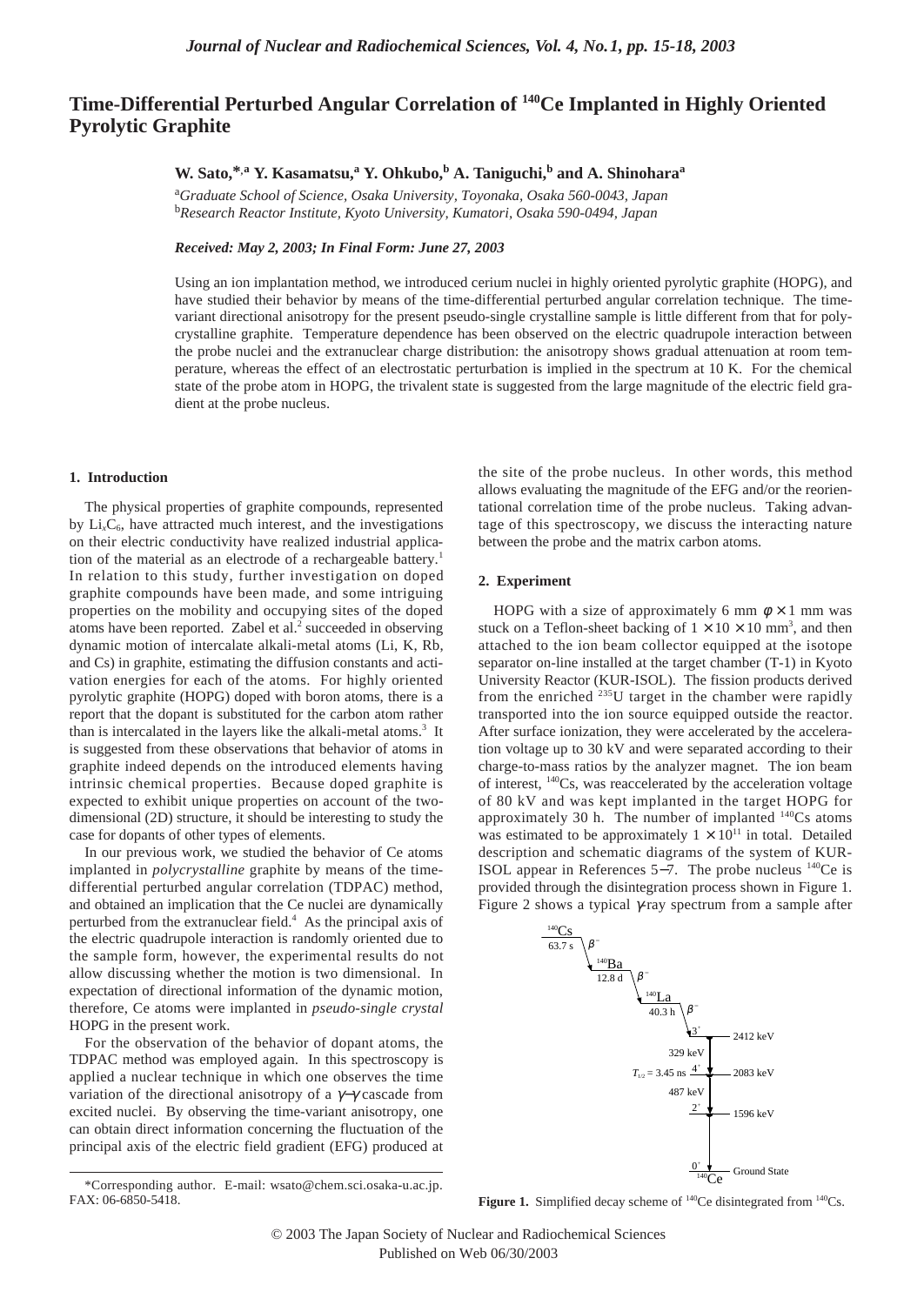

**Figure 2.** γ -ray spectrum measured for a sample 4 days after the implantation of  ${}^{140}\mathrm{Cs}$ .



**Figure 3.** Schematic geometry of the HOPG and  $BaF_2$  scintillation counters.

the implantation. It was confirmed by the spectrum that the projectile was well isolated in the mass separation process.

After radioactive equilibrium between  $140$ Ba and  $140$ La was achieved, TDPAC measurements were performed at 298 and 10 K for the probe  $140$ Ce on the 329-487 keV cascade  $\gamma$  rays with the intermediate state of  $4^+$  having a half-life of 3.5 ns. In the present work, the directional anisotropy of the angular correlations of the cascade  $\gamma$  rays was observed at  $\pi/2$ - and  $\pi$ radian directions with a conventional four-detector system. The pseudo-single crystalline sample was placed so that the *c*axis would be parallel to the detector plane and each detector would be directed to the 2D plane at  $\pi/4$  radian as illustrated in Figure 3. For the coincidence detection,  $BaF_2$  scintillation counters with 1.5 in.  $\phi \times 1$  in. pure crystal were adopted; the time resolution of the present system was estimated to be 500 to 600 ps based on the full width at half maximum of peaks for prompt coincidence. As regards solid angle correction for the γ-ray detection, this work followed a method developed by Lawson and Frauenfelder.<sup>8</sup>

### **3. Results and Discussion**

TDPAC spectra of 140Ce implanted in HOPG are shown in Figure 4. In the present work, we defined the directional anisotropy,  $R(t)$ , which is a function of the time-differential perturbation factor,  $G_{22}(t)$ , by a simple arithmetic operation as

$$
R(t) = \frac{2[N(\pi, t) - N(\pi/2, t)]}{N(\pi, t) + 2N(\pi/2, t)},
$$
\n(1)

where *t* is the time interval between the cascade  $\gamma$  rays and



Figure 4. TDPAC spectra of <sup>140</sup>Ce implanted in HOPG at 298 and 10 K.

 $N(\theta, t)$  denotes the number of the coincident events observed at an angle,  $\theta$ . As the present sample is a pseudo-single crystal, the observed data are to be dealt with accordingly. It is difficult, however, to see clear difference in the spectra from those observed for polycrystalline graphite investigated in the previous work.4 More specifically, the time spectra do not reflect the difference of the sample form, that is, the orientation of the *c*-axis. For simplicity, therefore, we hereafter treat the data in the same way as the case for a polycrystalline sample.

One can see for the time spectrum observed at room temperature that the directional anisotropy shows gradual relaxation with a slight oscillatory structure at about 3 ns. This relaxation appears to be an exponential-type attenuation following

$$
G_{22}^{\prime\prime}(t) = \exp(-\lambda t),\tag{2}
$$

which was deduced by Abragam and Pound<sup>9, 10</sup> using the diffusion approximation for the typical case that the fluctuation of the extranuclear field is so fast that the static interaction with the probe nucleus is hardly kept during the time window of the intermediate state of the cascade. As for the dip at around 3 ns, coexistence of another small component experiencing a static perturbation may be suggested.

The TDPAC spectrum at 10 K shows rather fast attenuation of the directional anisotropy. After the rapid attenuation, however, the anisotropy maintains an almost constant value even until 25 ns. Taking into account the magnitude of the hard  $core, <sup>11</sup>$  there is a possibility at this low temperature that the probe has a static electric quadrupole interaction with the extranuclear charge distribution. In the limited case for an axially symmetric EFG produced at the probe nucleus by the outer surrounding charge distribution, the perturbation factor for the present cascade can be expressed by

$$
G_{22}^{\text{static}}(t) = \frac{1}{1155} [331 + 10\cos(3\omega_{0}t) + 81\cos(9\omega_{0}t) + 180\cos(12\omega_{0}t)
$$
  
+175\cos(15\omega\_{0}t) + 196\cos(21\omega\_{0}t) + 126\cos(24\omega\_{0}t) + 56\cos(36\omega\_{0}t)], (3)

in the case of a polycrystalline source. Here,  $\omega_0$  stands for the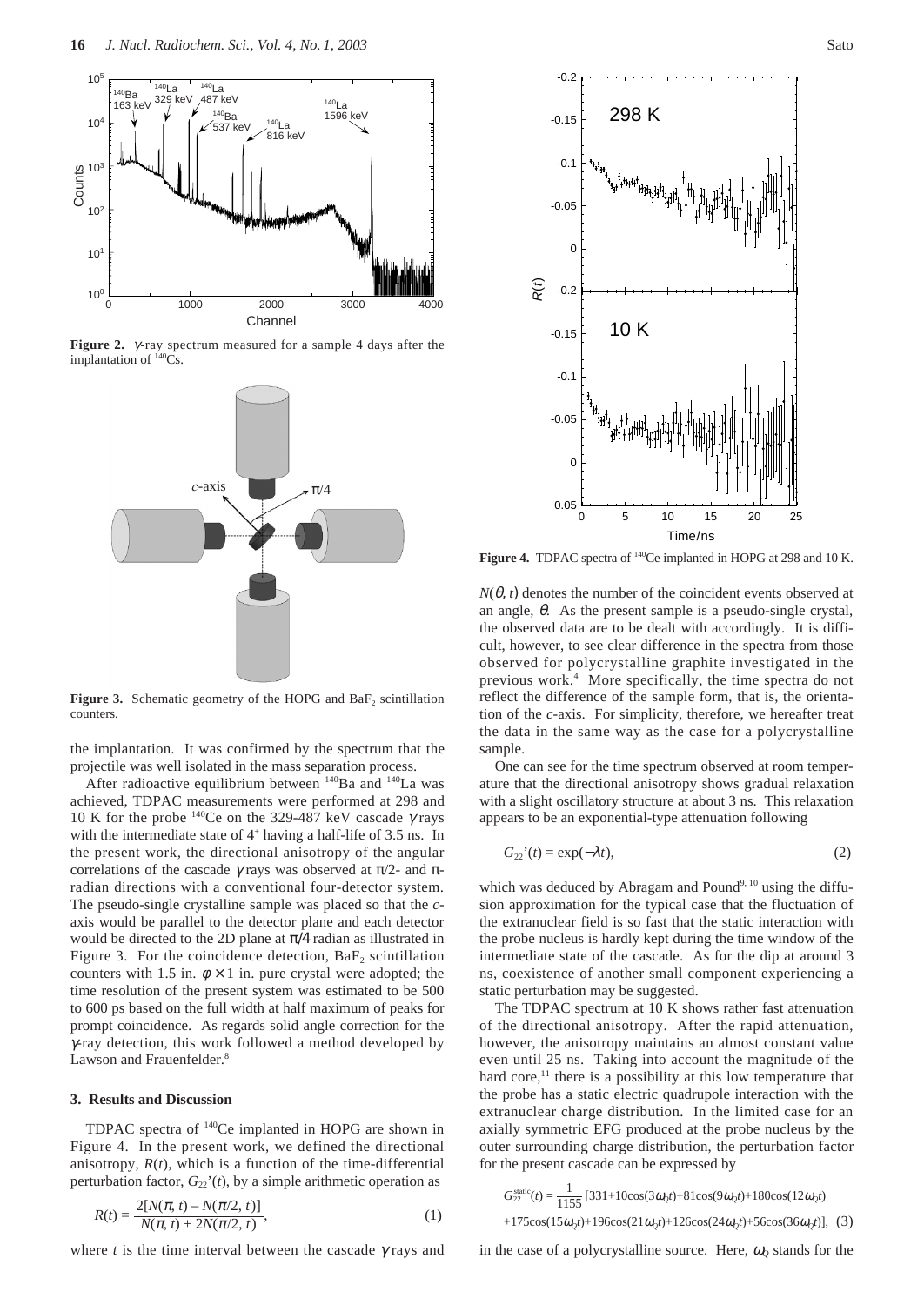electric quadrupole frequency defined by

$$
\omega_Q = \frac{eQ|V_{zz}|}{4I(2I-1)\hbar},\tag{4}
$$

with the EFG at the site of the probe nucleus,  $V_{zz}$ . In eq 4,  $Q$ represents the nuclear quadrupole moment of the intermediate state of the cascade  $(= 0.35 + 0.07$  barn) and *I* is the nuclear spin (= 4 for the present case).<sup>12</sup> For the interpretation of the 10-K spectrum, simulated perturbation patterns are drawn based on eq 3 in Figure 5. Distributions are assumed for the electric quadrupole frequency as

$$
G_{22}^{\text{static}}(t)_{\delta\omega_{Q}} = a_{0} + \sum_{i=1}^{7} a_{i} \exp(-\frac{1}{2} \delta^{2} \omega^{2}{}_{Qi}t^{2}) \cos \omega_{Qi}t,
$$
 (5)

where eq 3 is expressed in a general form as

$$
G_{22}^{\text{static}}(t) = a_0 + \sum_{i=1}^{7} a_i \cos \omega_{Qi} t. \tag{6}
$$

The relative width,  $\delta$ , is defined by  $\delta = \sigma/\omega_{Q}^{0}$ , where  $\sigma$  is the width of the distribution and  $\omega_0^0$  is the centroid of  $\omega_0$  for each term. The simulated line with  $\delta = 0.5$  appears to reproduce fairly well the low temperature spectrum by assuming another component.

The observations above are reasonably explained. It is considered that the probe atoms at low temperature should occupy certain stable site(s) after the implantation, having a static interaction with the outer surrounding carbon atoms. The wide distribution of the electric quadrupole frequency could be attributed to thermal vibration at the optimum potential well and/or to slight differences in the EFGs due to different occupied sites. At room temperature, on the other hand, the exponentially attenuating component predominates in the time spectrum; this may imply nuclear spin relaxation caused by a dynamic perturbation from the extranuclear fluctuation. Considering the thermal motion of alkali-metal atoms in graphite-intercalated compounds, $2$  the present phenomenon could be interpreted as a thermally activated relative motion of the probe against ambient carbon atoms. For investigating whether the motion is two dimensional, sample annealing following the implantation would be needed.

Based on the assumption that the solid line in Figure 5 reproduces the spectrum at 10 K with an additional component, the EFG at the site of the probe nucleus is as large as



**Figure 5.** Simulated perturbation patterns for the case of an axially symmetric electric field gradient for a polycrystalline source. The electric quadrupole frequency is assumed as  $\omega_Q = 5 \times 10^7$  rad/s. The dotted and solid lines correspond to the frequencies with distributions of  $\delta = 0$  and  $\delta = 0.5$ , respectively. The angular correlation coefficient is assumed to be  $A_{22} = -0.125$ .

 $|V_{zz}| = 1 \times 10^{19}$  V/cm<sup>2</sup>. After  $\beta$ <sup>-</sup> disintegration of a trivalent  $La^{3+}$ , the daughter nuclide should take tetravalent state,  $Ce^{4+}$ , in most cases as reported in References 13−18, and the estimated EFG value for <sup>140</sup>Ce<sup>4+</sup> is  $|V_{zz}| \sim 10^{17}$  V/cm<sup>2</sup>.<sup>19</sup> From the circumstantial evidence that the difference of the outer surrounding lattice distribution makes little distinction among the EFGs at  $140Ce^{4+}$ , we propose that the present large EFG be assigned to the distortion of the extranuclear charge distribution caused by a  $4f$  electron in trivalent  $Ce^{3+}$ . At the TDPAC measurement, the valence state of the probe is considered to have become trivalent through a prompt rearrangement of the electronic configuration.

#### **4. Summary**

The TDPAC method has been applied to the study of Ceimplanted HOPG. The time spectra for the pseudo-single crystal are little different from those for polycrystalline graphite, which implies that the principal axis of the EFG at each probe nucleus is not oriented to the same direction in the sample. At room temperature, the directional anisotropy of the cascade shows exponential-type relaxation in the present time window, whereas the low-temperature spectrum reflects an electrostatic interaction with a wide distribution of the EFG. These observations may suggest the temperature dependence of the mobility of the implanted Ce atoms. For more detailed discussion on the direction of the field in HOPG, it is essential to observe the angular correlation for the sample with the *c*axis perpendicular to the detector plane as well.

**Acknowledgments.** The authors are grateful to Prof. K. Asahi for his cooperation and special interest in this work. They express their gratitude to Prof. T. Saito and Dr. Y. Yamaguchi for providing experimental facilities for the TDPAC measurements. They also thank Prof. Y. Kawase for arranging the operation of KUR-ISOL. Dr. Y. Kobayashi generously donated the HOPG sample for the research. The present work was accomplished as part of the Visiting Researcher's Program of the Kyoto University Research Reactor Institute.

#### **References**

- (1) M.S. Dresselhous and G. Dresselhous, Adv. Phys. **30**, 139 (1981).
- (2) H. Zabel, A. Magerl, J. J. Rush, and M. E. Misenheimer, Phys. Rev. **B 40**, 7616 (1989).
- (3) E. Kim, I. Oh, and J. Kwak, Electrochem. Commun. **3**, 608 (2001).
- (4) W. Sato, K. Sueki, Y. Achiba, H. Nakahara, Y. Ohkubo, and K. Asai, Phys. Rev. **B 63**, 024405 (2001).
- (5) K. Okano, Y. Kawase, K. Kawade, H. Yamamoto, M. Hanada, T. Katoh, and I. Fujiwara, Nucl. Instr. Meth. **186**, 115 (1981).
- (6) Y. Kawase, K. Okano, and Y. Funakoshi, Nucl. Instr. Meth. **A 241**, 305 (1985).
- (7) Y. Kawase, K. Okano, and K. Aoki, Nucl. Instr. Meth. **B 26**, 341 (1987).
- (8) J. S. Lawson, Jr. and H. Frauenfelder, Phys. Rev. **91**, 649 (1953).
- (9) A. Abragam and R. V. Pound, Phys. Rev. **92**, 943 (1953).
- (10)H. Frauenfelder and R. M. Steffen, in *(A) Angular Correlations* in *Angular Distribution of Nuclear Radiation*, edited by K. Siegbahn,  $\alpha$ -,  $\beta$ -, and  $\gamma$ -Ray Spectroscopy (North-Holland, Amsterdam, 1974).
- (11)The angular correlation in a polycrystalline sample is never wiped out completely because a certain fraction of nuclei experience the static field in such a direction that their correlation is unperturbed or only slightly attenuated.